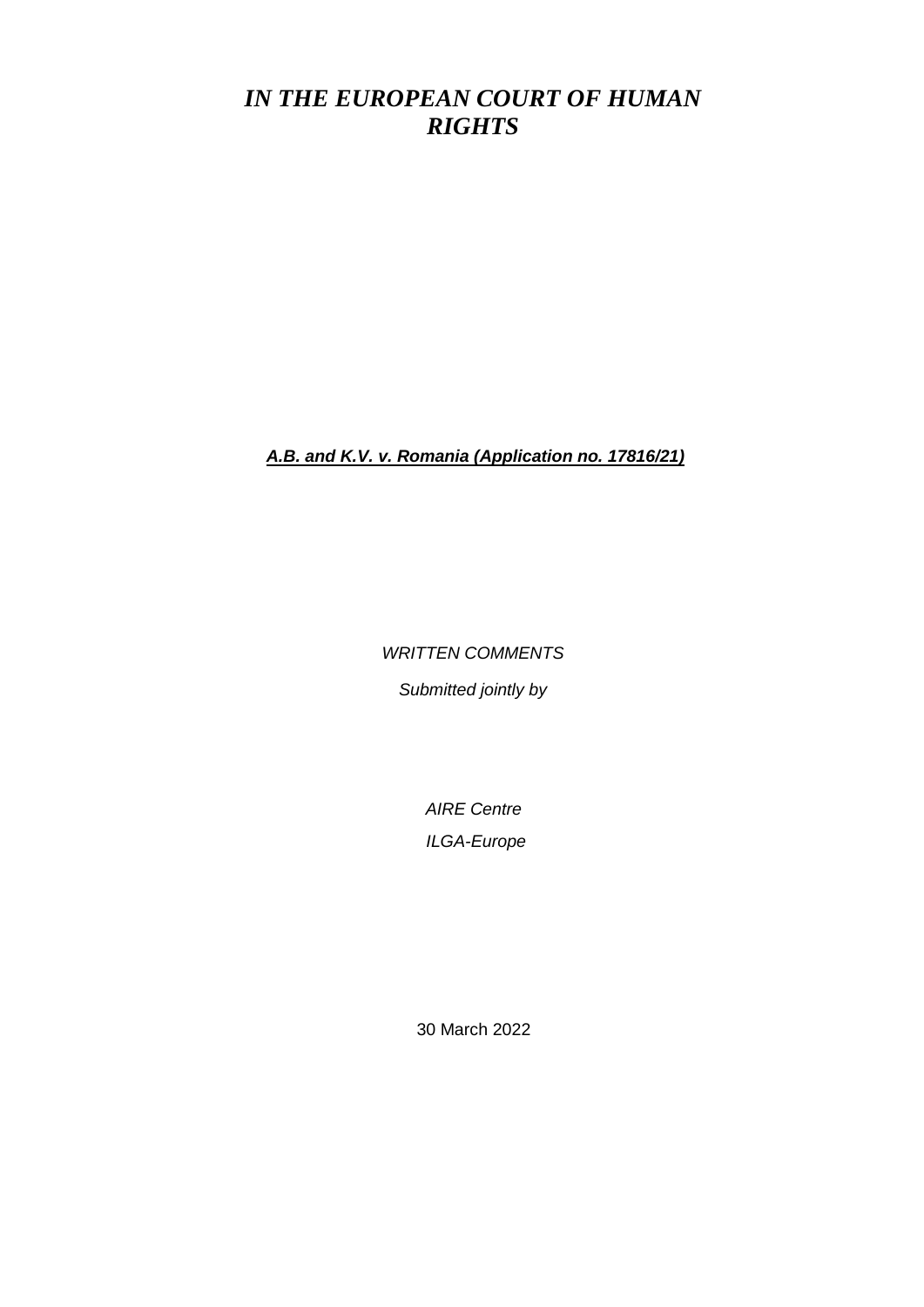These observations are submitted on behalf of the AIRE Centre ("Advice on Individual Rights in Europe") and the European Region of the International Lesbian, Gay, Bisexual, Trans and Intersex Association ("ILGA-Europe"). The submissions will address the following four points:

- i. The nexus between European Union (EU) law, including case law of the Court of Justice of the European Union (CJEU), and the European Convention on Human Rights (ECHR), especially in light of Article 53 of the latter;
- ii. The principle of equal rights for same-sex families in the European Union with respect to the exercise of the right to freedom of movement, in light of the CJEU's ruling in *Relu Adrian Coman and Others v Inspectoratul General pentru Imigrări and Ministerul Afacerilor Interne Others*;
- iii. Application of Article 12 of the Convention in cases concerning freedom of movement and residence rights under the EU law, where the status of "spouses" cannot be downgraded to another status in light of the points (i) and (ii) above; and
- iv. The lack of any legal protection for same-sex families in selected Member States in light of this Court's jurisprudence on the legal protection of such families.

## **I. The nexus between EU law, including case law of the CJEU, and the ECHR, especially in light of Article 53 of the latter**

- 1. In the absence of EU accession to the ECHR, it is incumbent on the CJEU and the European Court of Human Rights (ECtHR) to ensure that, so far as possible, the relationship between EU law, including the CJEU's case law, and the ECHR, including the ECtHR's jurisprudence, is one of harmony, promoting the collective understanding and enforcement of human rights.<sup>1</sup> Without such a concerted effort on the part of the two Courts, there is a risk of fragmentation of EU/ECHR law, <sup>2</sup> and of a lowering of standards with respect to human rights protection in Europe and beyond. The relationship between the two systems and the two Courts must be able to ensure a stable level of human rights protection, as well as legal certainty for applicants and, ideally, consistency in their respective case law over time, so long as such harmonization aims to enhance human rights protection, as opposed to lowering standards to a minimum common denominator.
- 2. Beyond merely informal dialogue between the two Courts, the current system provides two main responses to the challenge of ensuring that EU/ECHR law is not excessively fragmented or incoherent. Firstly, through Articles 53 ECHR and 52(3) of the Charter of Fundamental Rights of the EU ("CFR").<sup>3</sup> Secondly, through the ECtHR's critical role in scrutinising compliance with the Convention by EU Member States when applying EU law.

<sup>1</sup> <sup>1</sup> Callewaert, Johan. "Do we still need article 6 (2) TEU? Considerations on the absence of EU accession to the ECHR and its consequences." Common Market Law Review 55, no. 6 (2018). It must also be recalled that in Judgement of 30 June 2005, Bosphorus Hava Yolları Turizm ve Ticaret Anonim Şirketi v. Ireland, (Application no. 45036/98), 150, the Strasbourg Court recognised "the growing importance of international cooperation and of the consequent need to secure the proper functioning of international organisations".

<sup>2</sup> See e.g. See Christakis, "A fragmentation of EU/ECHR law on mass surveillance: Initial thoughts on the big brother watch judgment", European Law Blog, 20 Sept. 2018, available at [www.europeanlawblog.eu/2018/09/20/a](http://www.europeanlawblog.eu/2018/09/20/a-fragmentation-of-eu-ECHR-law-on-mass-surveillance-initial-thoughts-on-the-big-brother-watch-judgment)[fragmentation-of-eu-ECHR-law-on-mass-surveillance-initial-thoughts-on-the-big-brother-watch-judgment.](http://www.europeanlawblog.eu/2018/09/20/a-fragmentation-of-eu-ECHR-law-on-mass-surveillance-initial-thoughts-on-the-big-brother-watch-judgment)

 $3$  Article 53 ECHR provides that, "Nothing in this Convention shall be construed as limiting or derogating from any of the human rights and fundamental freedoms which may be ensured under the laws of any High Contracting Party or under any other agreement to which it is a party." Article 52(3) CFR provides that, "In so far as this Charter contains rights which correspond to rights guaranteed by the Convention for the Protection of Human Rights and Fundamental Freedoms, the meaning and scope of those rights shall be the same as those laid down by the said Convention. This provision shall not prevent Union law providing more extensive protection."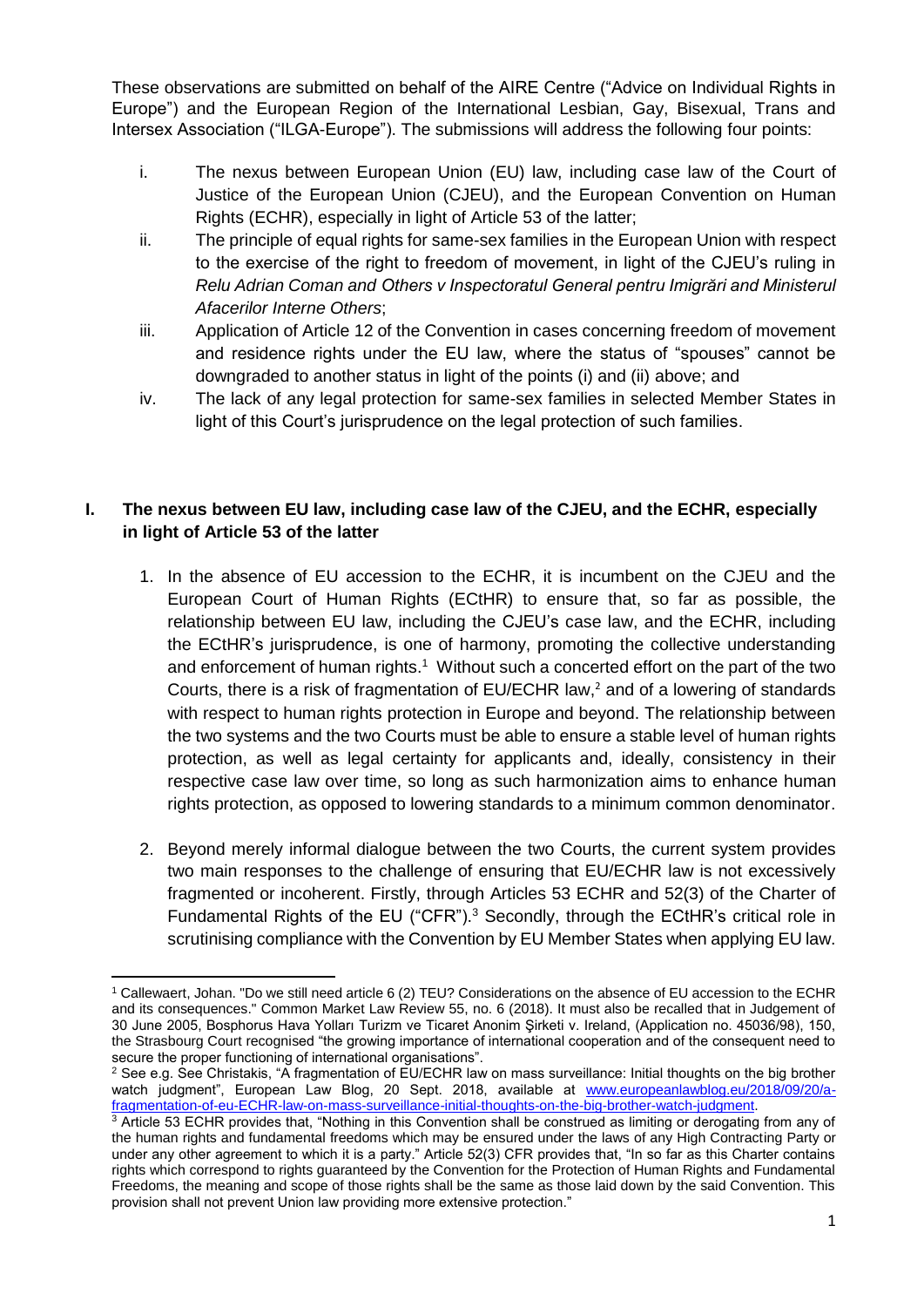In relation to the latter, in cases where the CJEU has made a preliminary ruling on a question that comes within the scope of the ECHR by virtue of engaging one or more Convention rights, and where an EU Member State has failed to properly give effect to that preliminary ruling once the case is returned to the referring Member State court, the ECtHR is, in effect, the "court of last resort" for the applicant seeking to exercise the relevant Convention right in the context of the EU Member State's purported application of relevant EU law.

- 3. Meanwhile, with regard to the ECtHR's critical role in scrutinising EU Member States' compliance with the Convention when applying EU law, it is clear that EU law protection can be – and has on occasion been – raised above the Convention level.<sup>4</sup> Under the EU law, Article 52(3) CFR explicitly provides for this possibility, as does Article 53 ECHR within the Convention system. Moreover, under Article 53 ECHR, the ECtHR must ensure that High Contracting Parties to the Convention do not use the Convention to justify human rights violations or undermine greater standards of human rights protection guaranteed under their domestic laws or any other international law human rights law obligation by which the same States are bound.<sup>5</sup>
- 4. Article 53 ECHR may also expand the "interpretative latitude" of the Strasbourg Court *visa-vis* the Convention, fostering cross-fertilisation and synergy between parallel legal orders, by enabling and encouraging the ECtHR to view international law – and, therefore, where applicable, *also EU law* – in an open-minded way, ensuring compliance with higher human rights standards guaranteed under that body of law.<sup>6</sup> In this sense, Article 53 is not only a substantive right, but also an optimising provision that aims to maximise the protection of human rights beyond the confines of other provisions. This important role accorded to Article 53 is accepted by the Court both explicitly, when it references Article 53, but also, more often, implicitly, when the principles of Article 53 are applied without reference, for example, where the Court is informed by a jurisprudential precedent of CJEU where the CJEU has articulated a more expansive standard of protection in relation to specific overlapping rights.<sup>7</sup>
- 5. This, of course, is not to say that the scope of protection afforded by the Convention automatically, and without further interpretation, aligns with the highest available standard under international law binding the parties to the Convention. Moreover, as the Concurring Opinion of Judge Wojtyczek in *National Union of Rail, Maritime and Transport Workers v. the United Kingdom*<sup>8</sup> notes, the simple fact that there may be situations in which different instruments may provide a higher level of protection than the Convention is not, in and of itself, automatically indicative of a purported fragmentation or incoherence of international human rights law – or, in this case, of a purported incoherence between the ECHR and

Switzerland, Appl. No. 60342/16) or the protection of personal data (see infra FN 1.). <sup>5</sup> Judgement of 23 July, 2013, Suso Musa v. Malta, Application no. 42337/12, 97.

1

<sup>4</sup> For example, with respect to access to classified information in court files (see e.g. the CJEU judgment of 4 June 2013, C-300/11, ZZ, EU:C:2013:363 and the ECtHR judgment of 19 Sept. 2017, Regner v. the Czech Republic, Appl. No. 35289/11) or the scope of freedom of religion (see e.g. the CJEU judgment of 5 September 2012 in the joined Cases C-71 & 99/11, Y and Z, EU:C:2012:518 and the ECtHR judgement of 19 December 2017 in A. v.

<sup>6</sup> Judgement of 20 October, 2016, Muršić v. Croatia, Application no. 7334/13, 22; and Judgement of 21 June 2016, L-Dulimi and Montana Management Inc. v. Switzerland, Application no. 5809/08, 71. Indeed, the ECtHR famously made use of such interpretative latitude, taking inspiration from the CJEU (in the CJEU judgement of 30 April 1996, C-13/94), in the ECtHR judgement of 11 July 2002, Christine Goodwin v. the United Kingdom, Application no. 28957/95.

<sup>7</sup> Ibid. (e.g.) judgment of 19 Sept. 2017, Regner v. the Czech Republic, Application no. 35289/11 or judgement of 11 July 2002, Christine Goodwin v. the United Kingdom, Application no. 28957/95.

<sup>&</sup>lt;sup>8</sup> Judgement of 8 April 2014, National Union of Rail, Maritime and Transport Workers v. the United Kingdom, Application no. 31045/10, concurring opinion of Judge Wojtyczek, 3.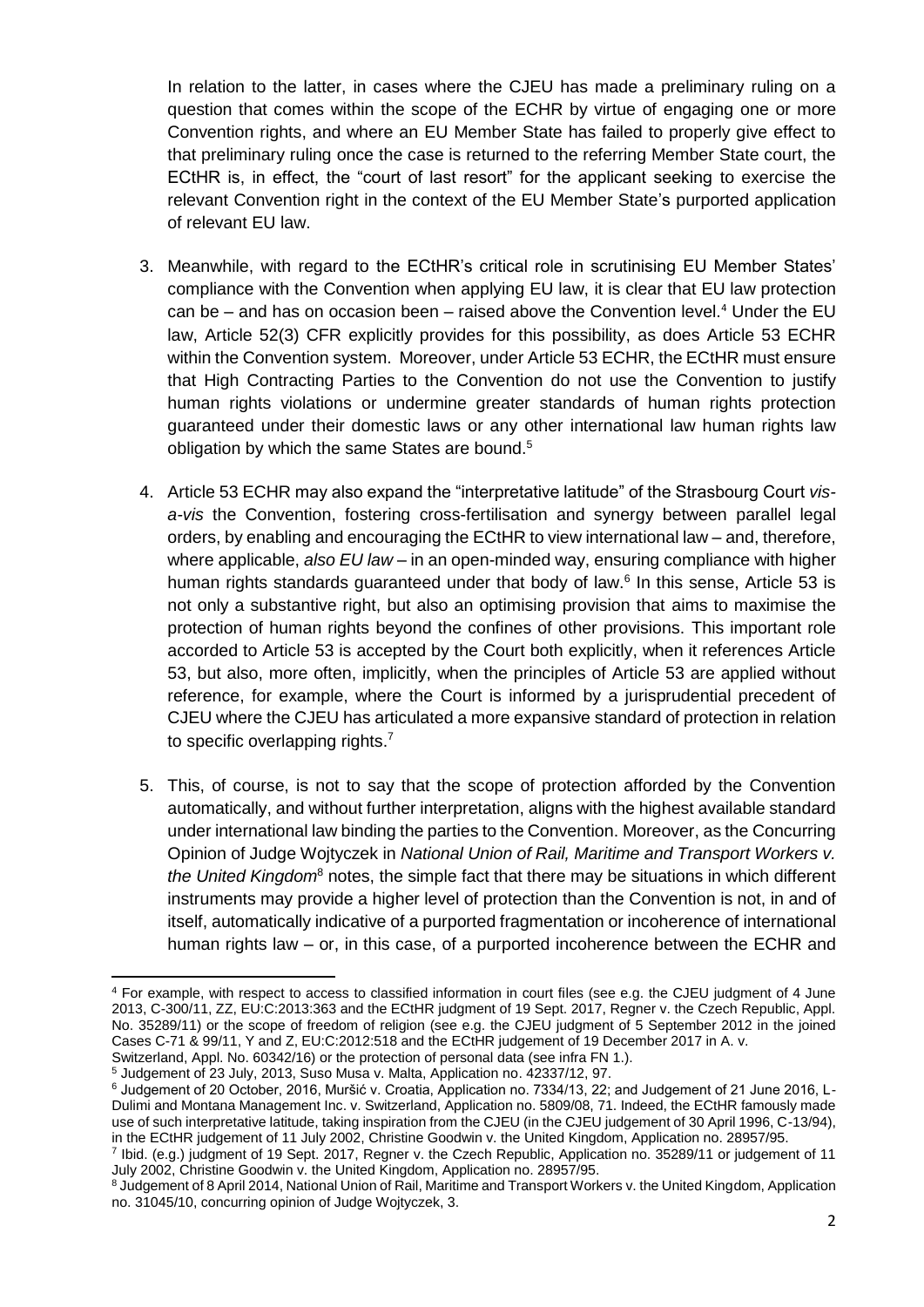EU law. Furthermore, the Convention provides a floor guaranteeing, in the words of Judge Wojtyczek, "a minimum standard for a limited catalogue of rights",<sup>9</sup> and not a "ceiling" of human rights protection.

- 6. Nevertheless, where a High Contracting Party (and an EU Member State) is refusing to comply with explicit and unambiguous laws by which it is bound (under its own legal system through the application of EU law) guaranteeing certain human rights protections, it is clear from Article 53 ECHR that the Convention will not afford the relevant High Contracting Party with any justification for such non-compliance.<sup>10</sup> In cases where EU law protection has been raised above the Convention level, if the Strasbourg Court were to allow Member States to take advantage of lower standards of protection under the ECHR and its jurisprudence and, in so doing, subvert the appropriate enforcement of human rights guarantees under the EU legal order, it would undermine its long-established caselaw according to which the Convention is to be interpreted as a living instrument for the protection of human rights, including, as much as possible, in a manner consistent with other relevant international law obligations.<sup>11</sup> Ultimately, a question of fragmentation, incoherence and, indeed, lack of legal certainty would arise if the Strasbourg Court were to maintain a legal limbo on whether or not a Member State is complying with its Convention obligations in circumstances where that Member State is violating EU law rights that clearly and directly overlap with Convention rights.
- 7. **The interveners submit that the Strasbourg Court can optimally supervise a Contracting Party's compliance with Article 53 of the ECHR by adopting an approach that guarantees at least the protection required under the applicable EU law, and that such an approach is consistent with the Convention, its case law and the letter and the spirit of Article 53.**
- **II. The principle of equal rights for same-sex families in the European Union with respect to the exercise of the right to freedom of movement, in light of the CJEU's ruling in** *Relu Adrian Coman and Others v Inspectoratul General pentru Imigrări and Ministerul Afacerilor Interne* 
	- 8. With the ruling in *Coman and Others*, <sup>12</sup> the CJEU made an unequivocal interpretation that the term 'spouse' within the meaning of Directive 2004/38<sup>13</sup> was gender neutral. It could therefore cover the same-sex spouse of the Union citizens concerned. <sup>14</sup> It followed that a Member State cannot rely on its national law as justification for refusing to recognise in its territory a marriage concluded by that national with a Union citizen of the same sex in another Member State, in accordance with the law of that State, for the sole purpose of granting a derived right of residence to a third-country national.<sup>15</sup>
	- 9. Implicitly, the CJEU explained that obstacles to free movement rights that emerge from a refusal to grant family reunification rights to same-sex spouses can *under no*

<sup>14</sup> Ibid, para. 35.

**<sup>.</sup>** <sup>9</sup> Ibid.

<sup>10</sup> Supra note 5.

<sup>11</sup> Bayatyan v Armenia, no. 23459/03, 7 July 2011, para. 102.

<sup>12</sup> Supra note **Error! Bookmark not defined.**.

<sup>&</sup>lt;sup>13</sup> Directive 2004/38/EC of the European Parliament and of the Council of 29 April 2004 on the right of citizens of the Union and their family members to move and reside freely within the territory of the Member States.

<sup>15</sup> Ibidem.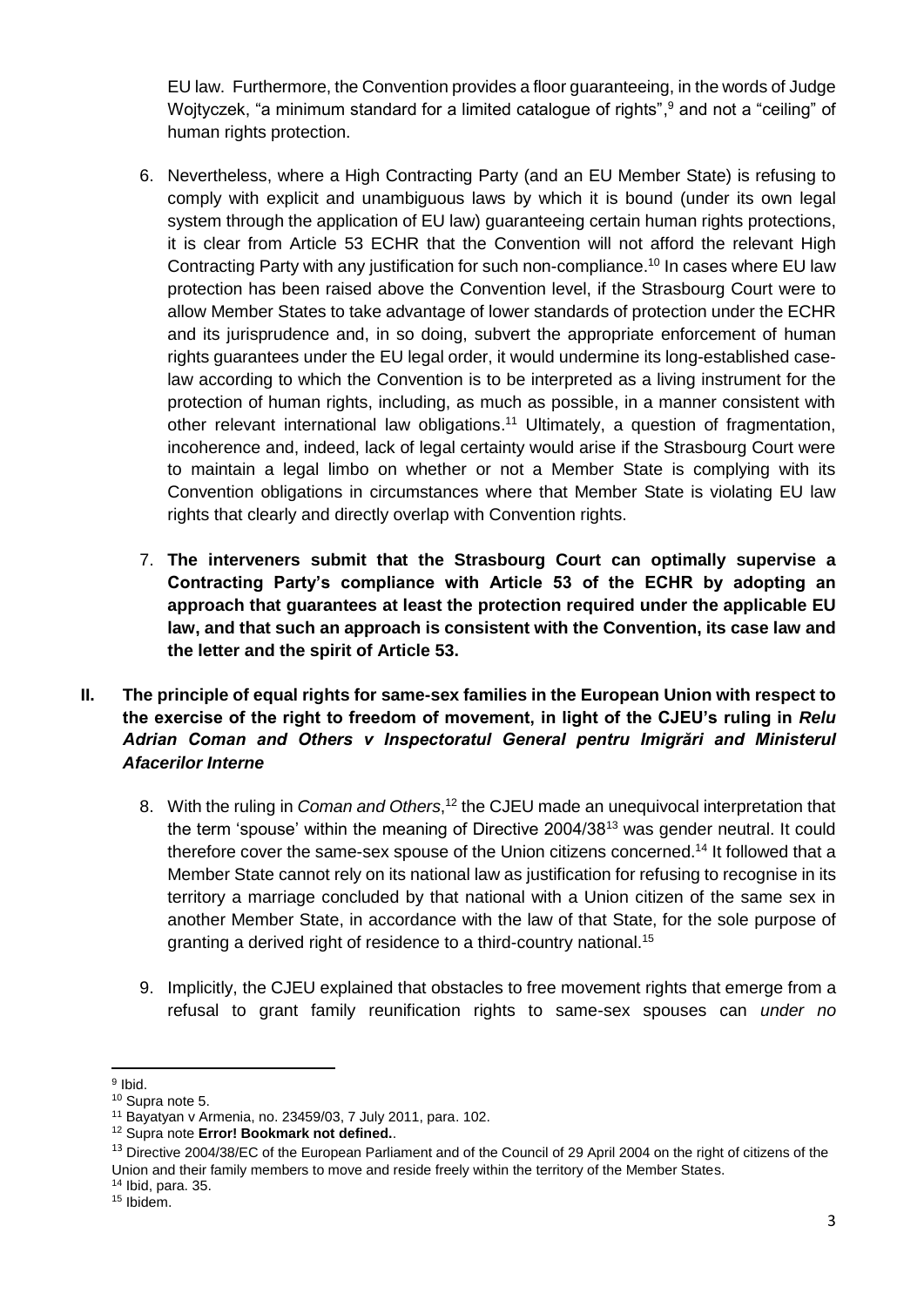*circumstances* be justified.<sup>16</sup> EU law requires that the exercise of the primary and fundamental right to move and reside freely in another Member State can under no circumstances lead to the loss by a Union citizen of the marital status (s)he has acquired in the Member State from which (s)he moves, *at least* for the purposes of granting EU family reunification rights.<sup>17</sup>

- **10. Consequently, the Interveners also submit that, to allow Member States to grant or refuse entry into and residence in their territory to a third-country national whose marriage to a Union citizen was concluded in another Member State in accordance with the law of that State, whether or not national law allows same-sex marriage, would result in limitations of the freedom of movement of Union citizens. This equally applies to those EU citizens who have already made use of that freedom from one Member State to another. Such a situation would be at odds with EU law.**
- 11. When a Union citizen has exercised their freedom of movement by taking up residence in a Member State, other than that of which (s)he is a national, Article 21(1) of the Treaty on the functioning of the European Union ("TFEU") must be interpreted as precluding the competent authorities of the Member State, of which the Union citizen is a national, from refusing to grant their third-country national spouse a right of residence in the territory of that Member State on the ground that the law of that Member State does not recognise same-sex marriage for the purposes of residence in that Member State.
- 12. The CJEU did not impose on all the Member States an obligation to introduce either samesex marriage or partnership.<sup>18</sup> It did, however, demand recognition of the status attached to same-sex marriage in the Member States where this institution exists, and in Member States where it is legally unknown, to ensure that free movement can be enjoyed without discrimination on the basis of sexual orientation across the territory of the Union.<sup>19</sup> Particularly important in this regard is the outright dismissal of the esoteric defence of moral choices to discriminate without any critical scrutiny, clothed by the terminology of "constitutional identity",<sup>20</sup> which has played a questionable role in the line of case law regarding the right to a name.<sup>21</sup> The incongruity of the "protection of the traditional family" argument, which lies at the core of "identity" considerations, was outlined by AG Wathelet, as well as by AG Jääskinen in his Opinion in *Römer*, <sup>22</sup> and, given its obvious clarity. Failure to take it into account would put the ECtHR in contrast with clear EU law.
- **13. Consequently, the Interveners submit that** *Coman and Others* **transcends the narrow paradigm of discrimination within employment schemes of Directive 2004/38 and extends it to a unified approach, clearly establishing basic protections of free movement of persons in the internal market for same-sex couples. Additionally, from the moment that a Member State recognises the same sex marriage for one purpose (i.e., admission and residence in its territory), it is anomalous to refuse to treat the couple as married for other legal purposes, such**

1

<sup>16</sup> Ibid, paras. 44-46.

<sup>17</sup> Ibid, paras. 39-40.

<sup>18</sup> Ibid, para. 37.

<sup>19</sup> Ibid, para. 38.

<sup>20</sup> Article 4(2) TEU.

<sup>21</sup> Case C-208/09, Ilonka Sayn-Wittgenstein v Landeshauptmann von Wien, EU:C:2010:806; Case C-391/09, Malgožata Runevič-Vardyn and Łukasz Paweł Wardyn v Vilniaus miesto savivaldybės administracija and Others, EU:C:2011:291.

<sup>22</sup> Opinion of AG Jääskinen in Case C-147/08, Römer v. Freie und Hansestadt Hamburg, EU:C:2010:425, para. 175.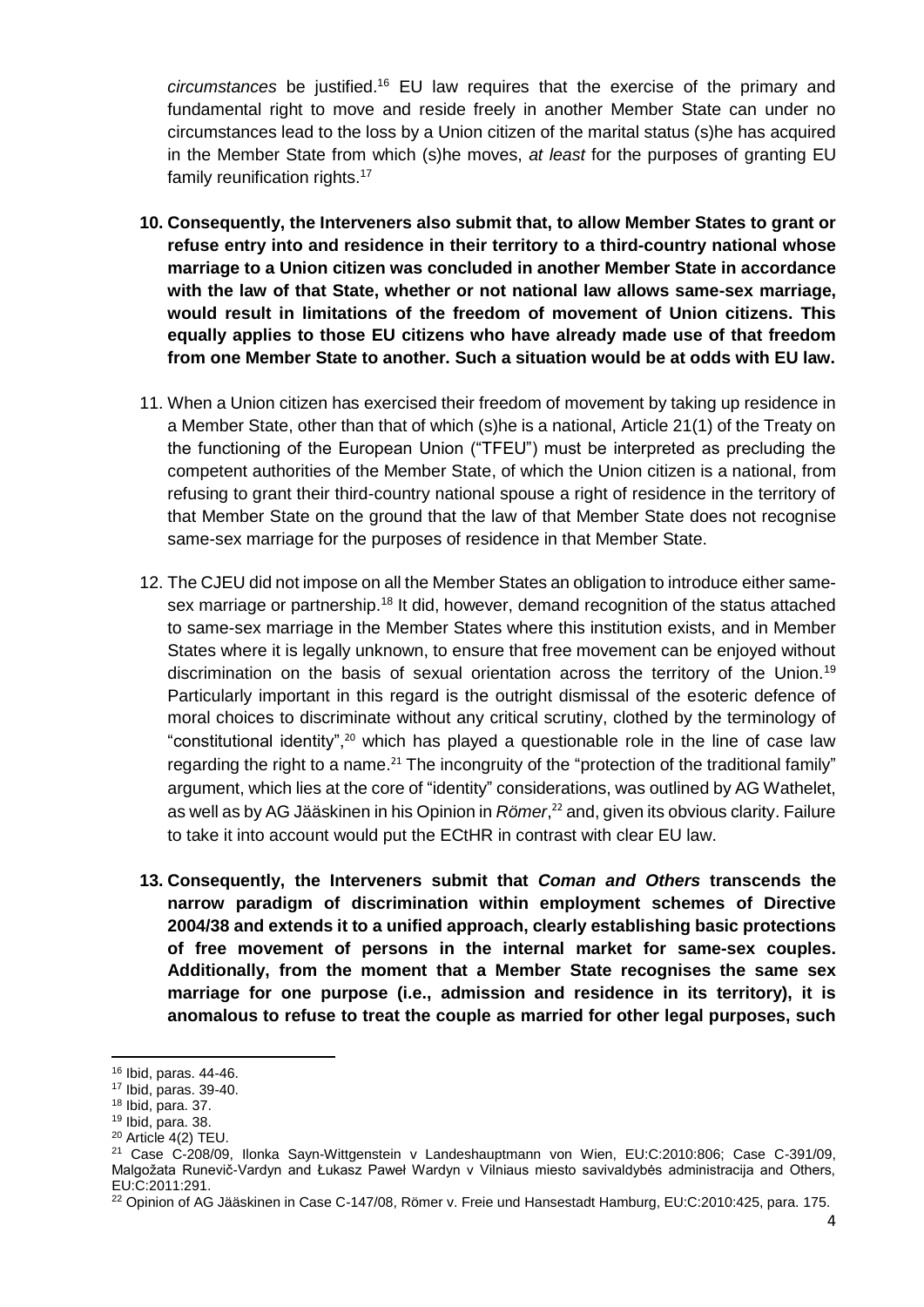**as tax related advantages and employment related benefits, particularly in light of EU anti-discrimination law applicable in this context<sup>23</sup> .**

### **III. Application of Article 12 of the Convention in cases concerning freedom of movement and residence rights under the EU law, where the status of "spouses" cannot be downgraded to another status in light of the points (i) and (ii) above**

- 14. The Court found in its judgment of *Schalk and Kopf v. Austria,<sup>24</sup>* that "same-sex couples are just as capable as different-sex couples of entering into stable committed relationships". The Court also stated that same-sex couples are "in a relevantly similar situation to a different-sex couple as regards their need for legal recognition and protection of their relationship",<sup>25</sup> and have "the same needs in terms of mutual support and assistance as different-sex couples".<sup>26</sup>
- 15. However, despite this similarity, without the possibility to access legal recognition in any legal framework, same-sex couples are effectively denied rights that are afforded to different-sex partners with such status or spouses and are thus denied the full spectrum of rights guaranteed through Article 8 of the Convention. For instance, same-sex partners may be denied access to the partner's health insurance, family allowances or other employer's benefits, favourable taxation rules, etc. Further, the Court confirmed in the *Oliari* judgment that attempting to access these rights and benefits through court proceedings, administrative declarations, notarial acts and private contracts are not only likely to "lack in content", in so far as not all needs of same-sex couples are covered, but that they also are not "sufficiently stable" and represent a "not-insignificant hindrance to the applicants' efforts to obtain respect for their private and family life."
- **16. This means that many aspects of the right to family life can only be accessed in an effective and concrete manner if a couple or a family are recognised as such by the State. The Interveners thus contend that providing access to a legal framework for recognition by the State is required to ensure respect for the rights to family life covered by Article 8.**
- 17. This was confirmed by the Court, which found in 2015 in the case of *Oliari v. Italy* and reaffirmed in 2021 in *Fedotova v. Russia<sup>27</sup>*, that High Contracting Parties have a positive obligation to provide a means for same-sex couples to obtain legal recognition of their relationships. <sup>28</sup> Similarly, in June 2018, the CJEU found in the *Coman v. Romania* case that the private and family life of same-sex couples is protected under Article 7 of the EU Charter of Fundamental Rights and that EU Member States have an obligation to recognise same-sex marriages or partnerships contracted abroad for the purpose of deriving a residency right for a third country national and thus preserving the freedom of movement of EU citizens. Moreover, in previous cases dealing with aspects of the right to respect for family life, the Court has consistently found no valid justification to deny a

**.** 

<sup>&</sup>lt;sup>23</sup> Council Directive 2000/78/EC of 27 November 2000 establishing a general framework for equal treatment in employment and occupation; Charter of Fundamental Rights of the European Union, Article 21.  $24$  ECtHR, Schalk and Kopf v. Austria, App no. 30141/04, 24 June 2010.

<sup>25</sup> Ibid, para. 99.

<sup>26</sup> Vallianatos, op. cit., para. 81.

 $27$  Fedotova v. Russia, App no. 40792/10, 13 July 2021.

<sup>&</sup>lt;sup>28</sup> Oliari and others v. Italy, op. cit., paras. 174 and 185; Fedotova v. Russia, op. cit., paras 49-56.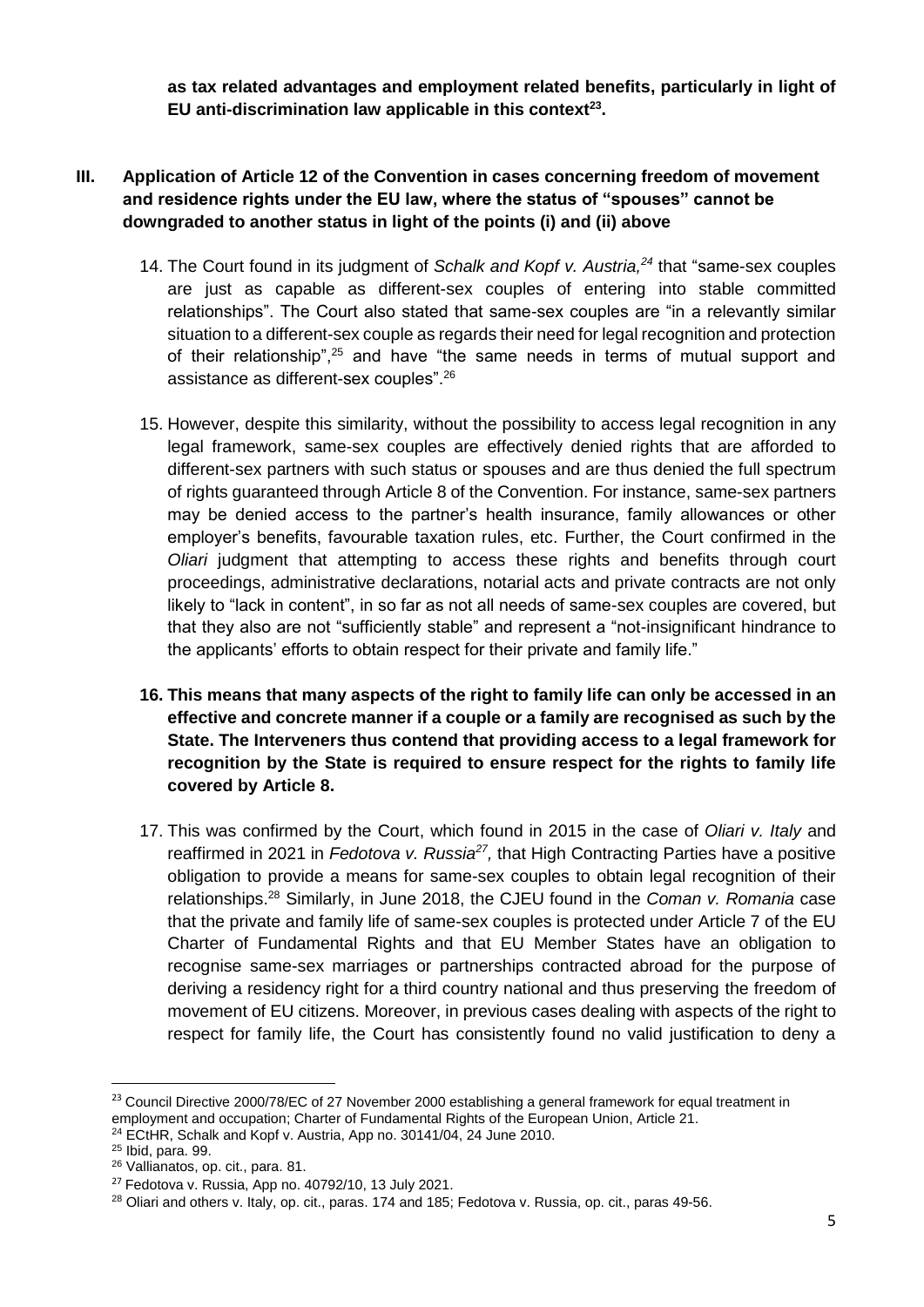specific right to same-sex couples when it is available to different-sex couples in the same situation.<sup>29</sup>

The Court has repeatedly recognised that the Convention is a living instrument, which should be interpreted in light of present-day conditions.<sup>30</sup> The interveners invite the Court to place interpretation of Article 12 in light of the major changes in society surrounding the rights of persons in same-sex relationships and their families, $31$  and the trend in the recognition of same-sex relationships both in Europe $32$  and internationally.<sup>33</sup>

18. **While this Court has stated that it cannot derive rights from provisions of the Convention that were not included at the outset,<sup>34</sup> the Interveners submit that the present limited interpretation of Article 12 interferes with the fundamental rights of persons in same-sex relationships. Moreover, the right to legal recognition under Article 12 of the Convention is not only a stand-alone right, but it is also the only way through which same-sex couples can obtain protection from the State on most of their rights to family life under Article 8.** 

#### **IV. The lack of any legal protection for same-sex families in selected Member States in light of this Court's jurisprudence on the legal protection of such families**

- 19. This Court has established that, "*in defining the meaning of terms and notions in the text of the Convention, [it] can and must take into account elements of international law other than the Convention, the interpretation of such elements by competent organs, and the practice of European States reflecting their common values. The consensus emerging from specialised international instruments and from the practice of Contracting States [emphasis added] may constitute a relevant consideration for the Court when it interprets the provisions of the Convention in specific cases.*" 35
- 20. The rights under the Convention are not applied in a vacuum, $36$  but fall to be interpreted in light of, and in harmony with, other international law standards and obligations. $37$ including under treaty and customary international law.<sup>38</sup>
- 21. In relation to protection of same-sex families and recognition of same-sex couples, the 27 EU Member States can be divided into three groups:

**.** 

<sup>29</sup> See for example ECtHR, E.B. v. France, App no. 43546/02, 22 January 2008; ECtHR, X and others v. Austria, App no. 19010/07, 19 February 2013; ECtHR, Pajić v. Croatia, App no. 68453/13, 23 February 2016; ECtHR, P.B. and J.S. v. Austria, App no. 18984/02, 22 July 2010.

<sup>30</sup> *Schalk and Kopf v. Austria*, No. 30141/04 (24 June 2010), para. 57; *E.B v. France*, No. 43546/02 (22 January 2008), para. 92.

<sup>31</sup> *Schalk and Kopf v. Austria*, No. 30141/04 (24 June 2010), paras. 54, 55.

<sup>32</sup> CoE, Kees Waaldijk, "*Extending rights, responsibilities and status to same-sex families: trends across Europe*", available at[: https://bit.ly/363JStp.](https://bit.ly/363JStp)

<sup>33</sup> Human Rights Campaign, "*Marriage Equality Around the World*", available at: [https://bit.ly/3wdFsuQ.](https://bit.ly/3wdFsuQ) See also Human Rights Watch, "*New map shows same-sex marriage, civil unions and registered partnerships worldwide*", available at[: https://bit.ly/3MOuu4C.](https://bit.ly/3MOuu4C)

<sup>34</sup> *Johnston and Others v. Ireland*, (18 December 1986, para. 53, Series A no. 112).

<sup>&</sup>lt;sup>35</sup> ECtHR, Demir and Baykara v. Turkey, 12 November 2008, Application No. 34503/97, para. 85.

<sup>36</sup> *Öcalan v. Turkey* [GC], no. 46221/99, judgment, 12 May 2005, para. 163.

<sup>37</sup> *Demir and Baykara v. Turkey* [GC], no. 34503/97, judgment, 12 November 2008, para. 67; *Al-Adsani v. the UK* [GC], no. 35763/97, judgment, 21 November 2001, para. 55.

<sup>38</sup> *Al-Adsani*; *Waite and Kennedy v. Germany* [GC], no. 26083/94, judgment, 18 February 1999; *Taskin v Turkey*, no. 46117/99, 10 November 2004.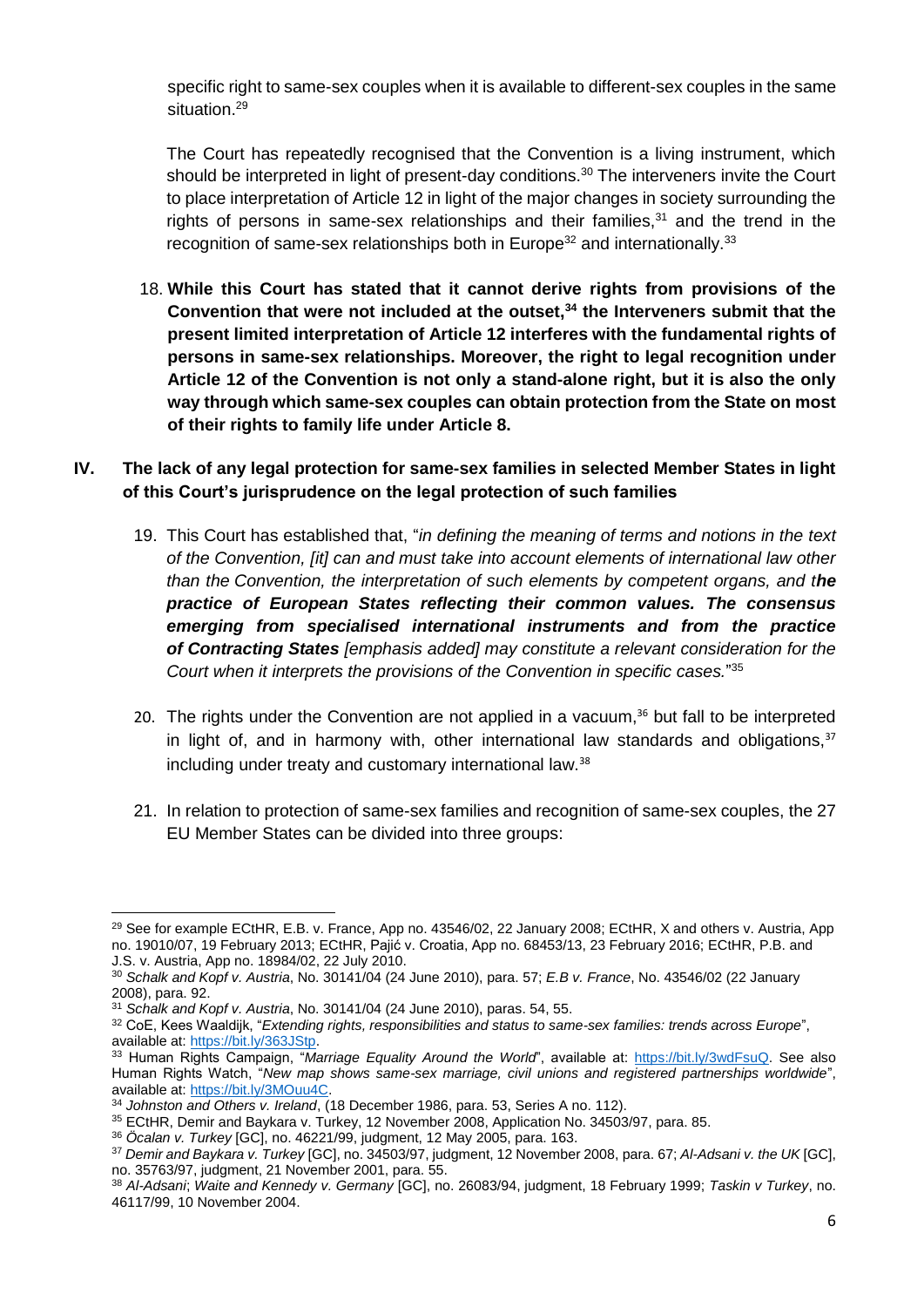(1) six with neither marriage nor registered partnership for same-sex couples: Bulgaria, Latvia, Lithuania, Poland, Romania and Slovakia.

(2) eight with registered partnership but not marriage for same-sex couples: Croatia, Cyprus, Czechia, Estonia, Greece, Hungary, Italy and Slovenia; and

(3) thirteen with marriage for same-sex couples: Austria, Belgium, Denmark, Finland, France, Germany, Ireland, Luxembourg, Malta, Netherlands, Portugal, Spain and Sweden.

- 22. Although the constitution of Romania, unlike the constitutional texts of Bulgaria, Hungary, Latvia, Lithuania, Poland and Slovakia, contains a gender-neutral phrasing surrounding 'family', the Romanian Civil Code (Codul Civil) not only defines marriage as the union of a man and a woman,<sup>39</sup> but also stipulates – in a rather atypical manner for continental civil codes – that "*marriage between persons of the same sex shall be prohibited*" and, even more specifically, "*marriages between persons of the same sex entered into or contracted abroad by Romanian citizens or by foreigners shall not be recognised in Romania*".<sup>40</sup>
- 23. Given that EU law is supreme over national law, all 27 Member States must be expected to comply with *Coman and Others* in practice, sooner or later. The issuance of a residence (and work) permit to the same-sex spouse of an EU citizen (or a returning national) removes the greatest legal obstacle to the exercise of the right to freedom of movement within the EU in this context.
- 24. Member States (of the Council of Europe and/or the European Union) have jurisdiction over civil rights granted to their citizens. Nevertheless, their legislation cannot condone illegal discrimination. On this point, much legislation has been brought before this Court by same-sex couples, mainly based on Article 8 (right to a family life) combined with Article 14 (non-discrimination) of the ECHR.<sup>41</sup>
- 25. Quite early on, the ECtHR stated that "*a difference in treatment is discriminatory under Article 14 if it has no objective and reasonable justification*", in other words if it does not pursue a "*legitimate aim*" or if there is no "*reasonable relationship of proportionality between the means employed and the aim to be realised*".<sup>42</sup>
- 26. On this ground, the Court stated in *Mata Estevez v. Spain<sup>43</sup>* that it was proportionate for Spain to exclude homosexual partners from social-security allowances for the surviving spouse, as the underlying reason for such exclusion was the protection of the bond of marriage. However, such an argument is less and less valid given that sexual orientation is a protected ground under the Convention and international human rights law, alongside broader acceptance of LGBTI persons throughout Europe.
- 27. Only two years after the *Mata Estevez* case, the Court ruled in *Karner v. Austria*<sup>44</sup> that the Government's position, which was based on the argument that the legislation in question

**.** 

<sup>39</sup> (Art. 259(1) and (2) of the Civil Code of Romania)

 $40$  (Art. 227(1), (2) and (4) of the Civil Code of Romania)

<sup>41</sup> For example, ECtHR, Oliari and others v. Italy, nos. 18766/11 and 36030/11; ECtHR, Norris v. Ireland (6/1987/129/180); ECtHR, Schalk and Kopf v. Austria, No. 30141/04; ECtHR, Karner v. Austria, no. 40016/98; ECtHR, P.B. And J.S. V Austria, no. 18984/02.

<sup>42</sup> ECtHR, Mata Estevez v. Spain, no. 56501/00, 10 May 2001.

 $43$  Ibid.

<sup>44</sup> ECtHR, Karner v. Austria, no. 40016/98, 24 July 2003, para 41.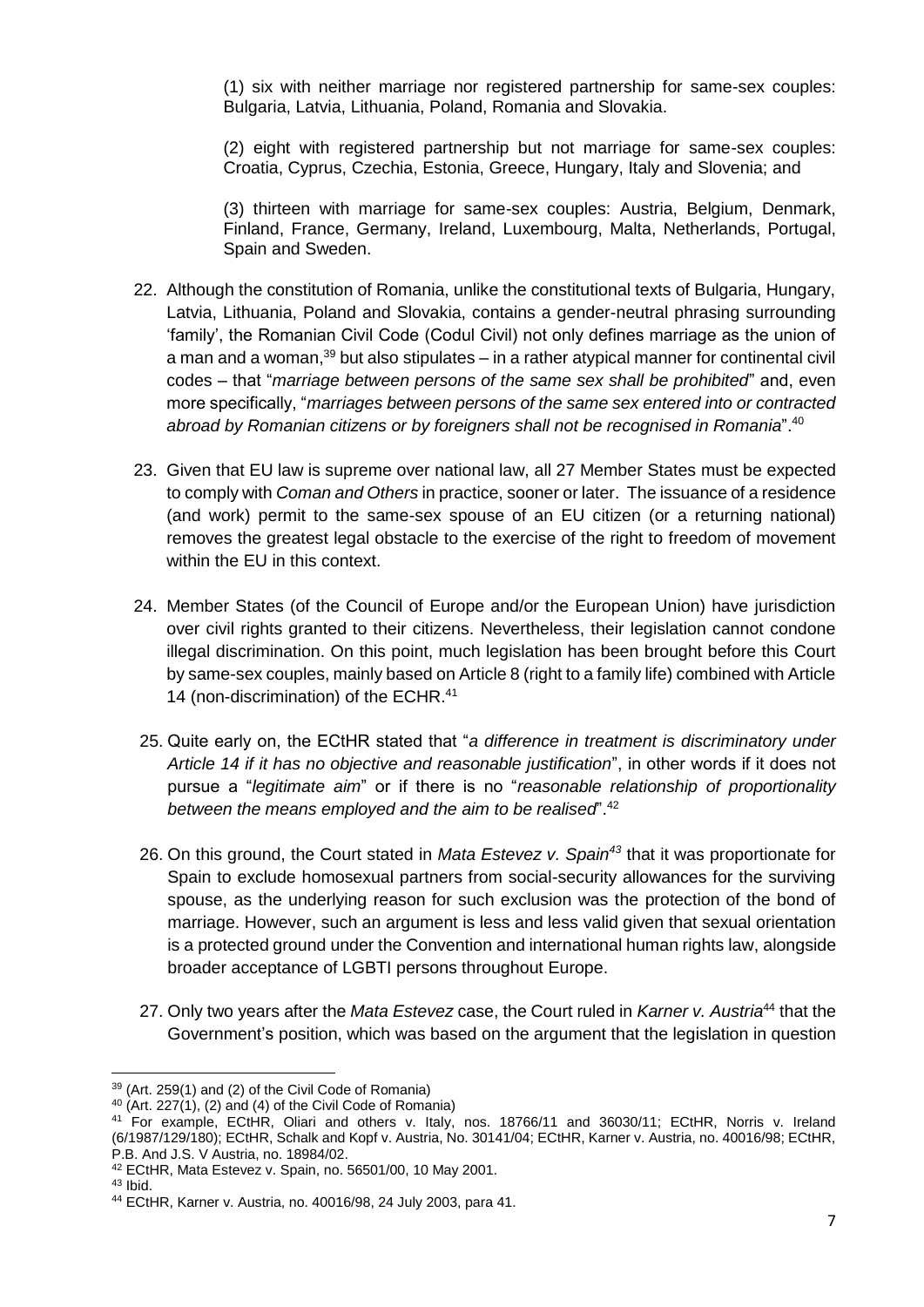aimed to protect the bond of marriage, was not valid in itself. <sup>45</sup> On this point, *Karner* was a big step forward as it granted same-sex couples the right to succeed to a tenancy after the death of a companion when such a right exists for different-sex couples. As it is a patrimonial right, the Court considered there is no justification to discriminate on the basis of sexual orientation. It should be noted that Austrian legislation allowed unmarried different-sex partners to succeed.

- 28. Another important development in the Court's jurisprudence was in the *P.B. and J.S. case,* <sup>46</sup> in which the ECtHR reaffirmed the principle that the notion of "family life" (Article 8 ECHR) applies to same-sex couples.<sup>47</sup> In this case, the applicant sought an extension of his health and accident insurance to cover his companion, something considered by the Austrian Supreme Court as possible under a statutory insurance scheme for cohabiting partners, on the condition that they were different-sex couples. The ECtHR considered this to be a violation of Article 8 combined with Article 14. The *P.B. and J.S.* case thus recognised that same-sex partners had the right to benefit from a companion's health insurance.
- 29. The ECtHR has since developed a vast case law on same-sex couples' access to a specific legal institution (e.g., same-sex civil unions or civil partnerships) that guarantees them the same level of legal protection that opposite-sex marriage affords to heterosexual couples.
- <span id="page-8-1"></span>30. The Court first indirectly recognised the right of same-sex couples to enter into a civil union by basing such recognition on the protection of the right not to be discriminated against. In *Valliatanos and others v. Greece,* <sup>48</sup> concerning civil unions available only to different-sex couples, the Court found that the applicants' same-sex relationships fell within the scope of "private life" and "family life", just as the relationships of different-sex couples in the same situation would. It therefore considered that the applicants were in a comparable situation to different-sex couples regarding their need for legal recognition and protection of their relationships.<sup>49</sup> Consequently, the Court was of the view that, by tacitly excluding same-sex couples from its scope, the law in question introduced a difference in treatment based on the sexual orientation of the persons concerned.<sup>50</sup>
- <span id="page-8-0"></span>31. Later, in *Oliari and others v. Italy*,<sup>51</sup> the Court finally recognised the right to enter into a civil union as such.<sup>52</sup> In this case, the Court considered applications of three same-sex couples complaining that there was no alternative to marriage provided for in Italian law for same-sex couples. They appealed to the Court for recognition of the violation of Articles 8 and 14 of the Convention. The Court once again acknowledged that same-sex couples are in need of legal recognition and protection of their relationships. It noted that the applicants in the case, who were unable to marry, had been unable to gain access to,

**<sup>.</sup>**  $45$  Ibid, para 42.

<sup>46</sup> ECtHR, P.B. And J.S. V Austria, no. 18984/02, 22 July 2010.

 $47$  The Court notes that since 2001, when the decision in Mata Estevez was given, a rapid evolution of social attitudes towards same-sex couples has taken place in many Member States (para. 29) and "in view of this evolution the Court considers it artificial to maintain the view that, in contrast to different-sex couple, a same-sex couple cannot enjoy "family life" for the purposes of Article 8. Consequently, the relationship of the applicants, a cohabiting same-sex couple living in a stable de facto partnership, falls within the notion of "family life", just as the relationship of a different-sex couple in the same situation would." (para 30) Ibid.

<sup>48</sup> ECtHR, Vallianatos and Others v. Greece, Nos. 29381/09 and 32684/09, 7 November 2013, para. 73.

<sup>49</sup> Ibid, para. 81.

<sup>50</sup> Ibid, para. 77.

<sup>51</sup> ECtHR, Oliari and others v. Italy, Nos. 18766/11 and 36030/11, 21 July 2015.

<sup>52</sup> Ibid, para 159.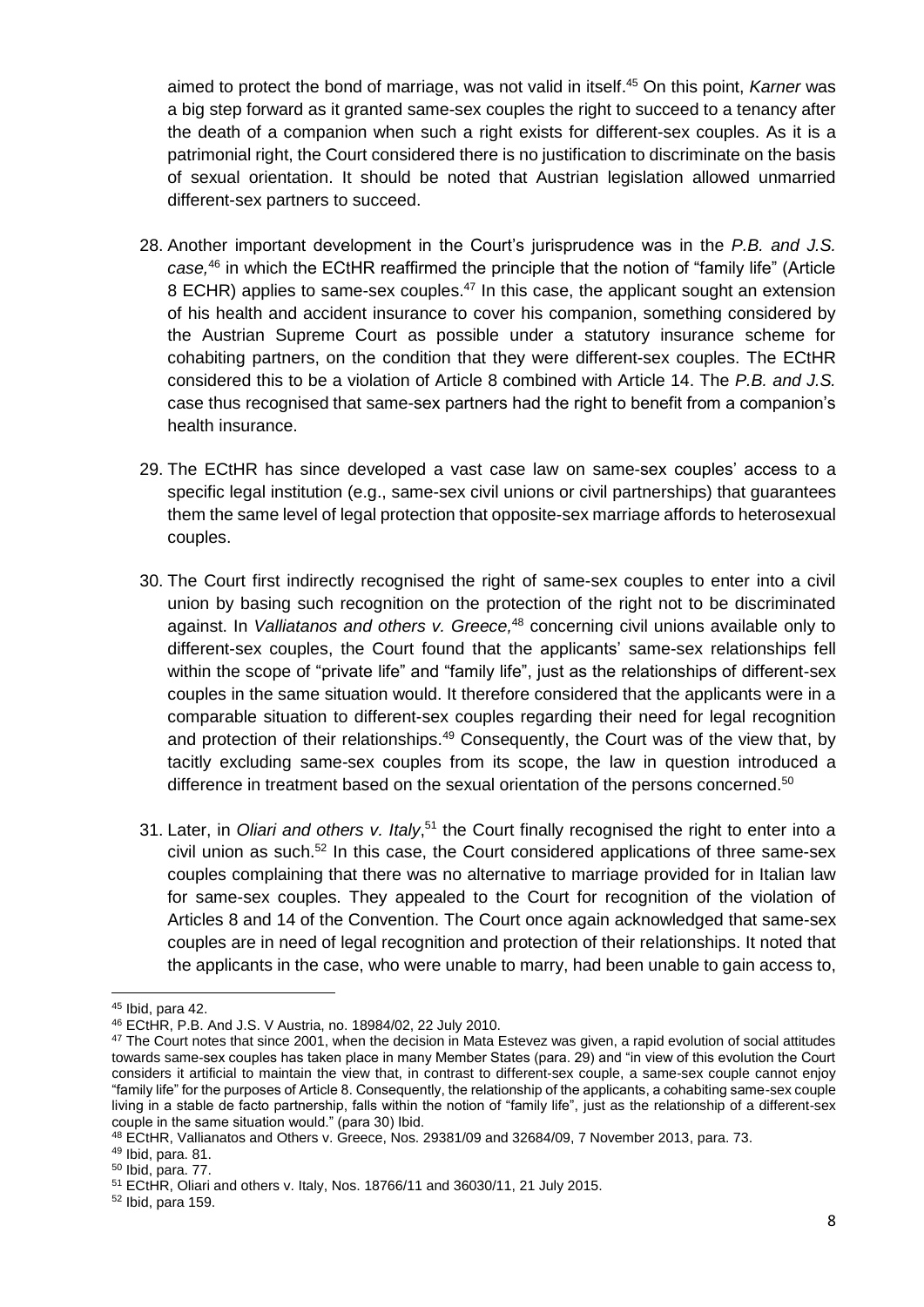and enjoy the protection of, a specific legal framework (such as that for civil unions) capable of providing them recognition of their status and guaranteeing them certain rights relevant to a couple in a stable and committed relationship. Consequently, it held that the Italian State had failed to guarantee certain basic needs that are fundamental to the regulation of a relationship between a couple in a stable and committed relationship, such as, *inter alia*, the mutual rights and obligations they have towards each other, including moral and material support, maintenance obligations and inheritance rights. Thus, in *Oliari and others v. Italy* the Court established a positive obligation upon the States to implement a general legal framework regulating same-sex relationships, regardless whether civil unions already exist for different-sex couples<sup>53</sup>.

- 32. Ultimately, in the recent judgment of *Fedotova v. Russia*, <sup>54</sup> the Court held that the Russian State had violated Article 8 ECHR by failing to provide same-sex couples with the opportunity to have their relationships formally acknowledged in the form of a marriage, or any other form. Three same-sex couples wished to get married in Russia. Their requests were inevitably rejected on the ground that the Russian Family Code (also endorsed by the Russian Constitutional Court) stated that marriage is a "voluntary union between a man and a woman". They then brought the claim that it was impossible for them to enter marriage and thus obtain legal protection for their relationships. The Court clearly held that a State, failing to provide the opportunity for same-sex couples to have their same-sex relationships legally acknowledged, violates Article 8.
- <span id="page-9-1"></span><span id="page-9-0"></span>33. More specifically, concerning the issuance of residence permits to same-sex partners for family reunification purposes, the Court has handed down judgments in *Pajić v. Croatia<sup>55</sup>* and *Taddeucci and McCall v. Italy*. 56
- 34. In *Pajic*, the applicant, a national of Bosnia and Herzegovina who was in a stable samesex relationship with a woman living in Croatia, complained of having been discriminated against on the grounds of her sexual orientation when applying for a residence permit in Croatia. The Court ruled that the relevant domestic law operated to exclude same-sex couples from its scope, thereby introducing a difference in treatment based on the sexual orientation of the persons concerned. As the government had not shown that the difference in treatment was necessary to achieve a legitimate aim, or that it was justified by any other convincing reason,<sup>57</sup> the ECtHR found that this exclusion violated Article 8 in conjunction with Article 14. The ECtHR held that a same-sex partnership implies a possibility of family reunification.<sup>58</sup> In other words, if a Contracting Party complies with ECHR law, no recourse to EU law would be necessary at all.
- 35. In *Taddeucci and McCall*, the Court ruled on the Italian authorities' refusal to issue a residence permit based on Italy's domestic legislation's failure to recognise unmarried same-sex partners as capable of being entitled to a residence permit on family grounds. The Court found that the circumstances of the applicants, an unmarried same-sex couple, could not be considered comparable to that of an unmarried heterosexual couple since the applicants could neither marry nor, at the time of their complaint, obtain any other form

<sup>57</sup> Ibid, para 83.

1

<sup>53</sup> Ibid, para 185, in comparison with Vallianatos and others v. Greece.

<sup>54</sup> ECtHR, Fedotova v. Russia, App no. 40792/10, 13 July 2021.

<sup>55</sup> ECtHR, Pajić v. Croatia, App no. 68453/13, 23 February 2016.

<sup>56</sup> ECtHR, Taddeucci and McCall v. Italy, App no. 51362, 30 June 2016.

<sup>58</sup> Ibid, paras. 74-77, 85.